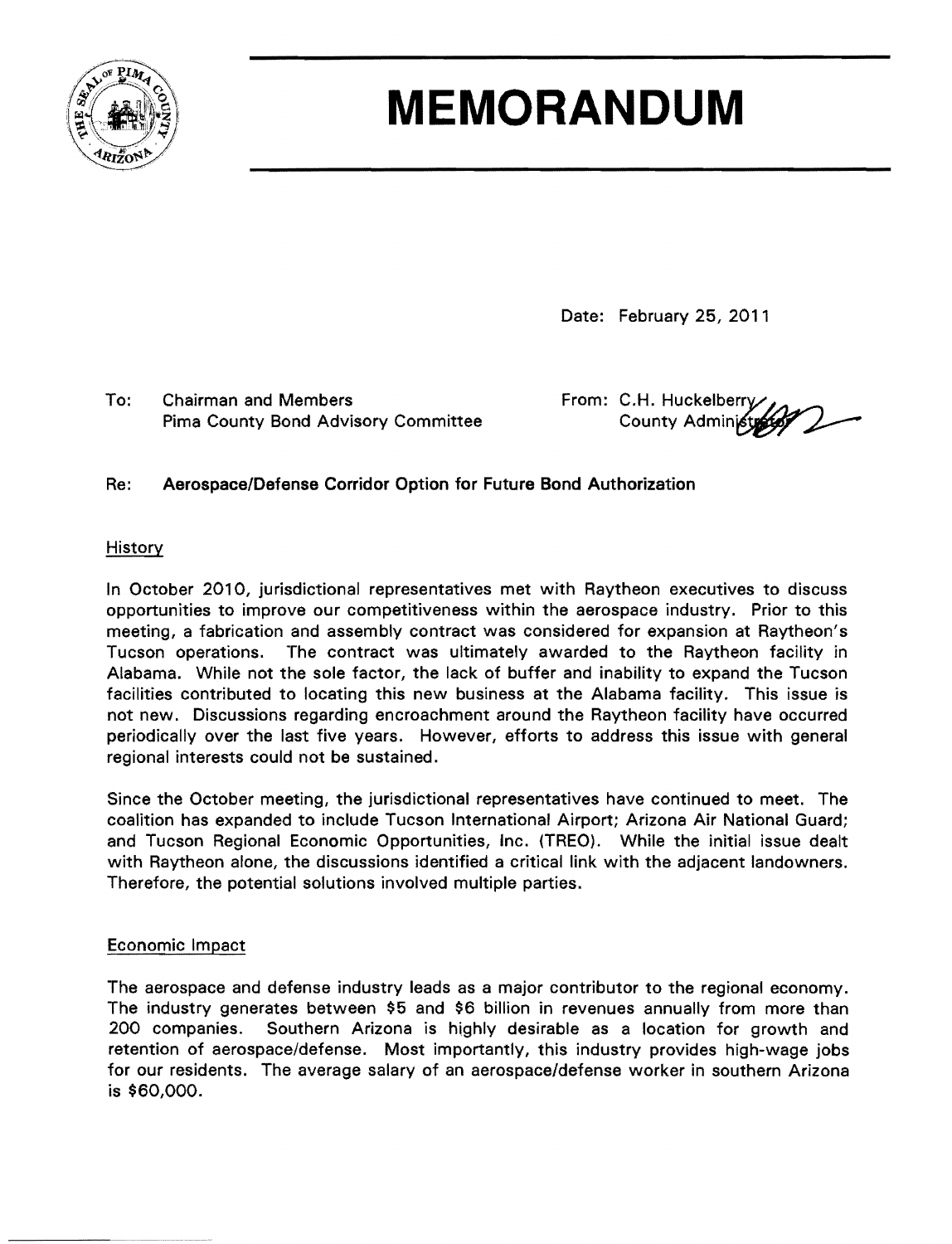Chairman and Members, Pima County Bond Advisory Committee Re: Aerospace/Defense Corridor February 25, 2011 Page 2

TREO's Economic Blueprint provided an outlook on industry clusters found within the region. This study found that the Aerospace Vehicles and Defense Industry is highly represented in the region, accounting for over 6.2 percent of the national cluster's total employment. That ranks the region fifth among the top 100 U.S. metropolitan areas. Southern Arizona also accounts for 2.3 percent of the entire U.S. Aerospace Product and Parts Manufacturing industry. It offers one of the highest concentrations of aerospacedefense workers in the country; one in five jobs in the region is tied to the sector. Aviation and aerospace technology is one of southern Arizona's most substantial economic pillars.

The world's largest developer, producer and integrator of weapon systems is headquartered in Southern Arizona. Raytheon is the region's largest private sector employer with 2009 sales of \$5.6 billion and 12,500 employees. Raytheon has a significant economic impact on southern Arizona and the entire state. With multiplier effects, Raytheon has a \$3 billion impact on gross state product, and the average employee salary is more than \$86,000. Attached is a recent presentation given by Raytheon Missile Systems to the City of Tucson Mayor and Council.

Tucson International Airport is an economic engine, with an estimated 17,000 people employed in the vicinity of the airport, generating a payroll of \$800 million. At least another 10,000 people work in the area around the airport. With over 8,000 acres of property, the Tucson International Airport is also one of the largest landowners in the area.

The Arizona Air National Guard has 1,000 fulltime employees, 500 part-time workers and an annual payroll of approximately \$100 million. The 162<sup>nd</sup> Fighter Wing alone has an annual economic impact of \$280 million in the region.

Combined, these three employers account for over \$3.5 billion in economic impact to southern Arizona.

#### Regional Opportunity

The coalition, in working with TREO, is looking at opportunities to leverage any public investment made to protect the existing employment base and provide opportunities to expand these businesses and attract new firms. In the coming months, TREO will unveil a plan to create an Aerospace and Defense Corridor in the area surrounding Raytheon and Tucson International Airport. The plan will draw from similar successful efforts around the country and may propose varying incentive programs to attract targeted companies to the corridor.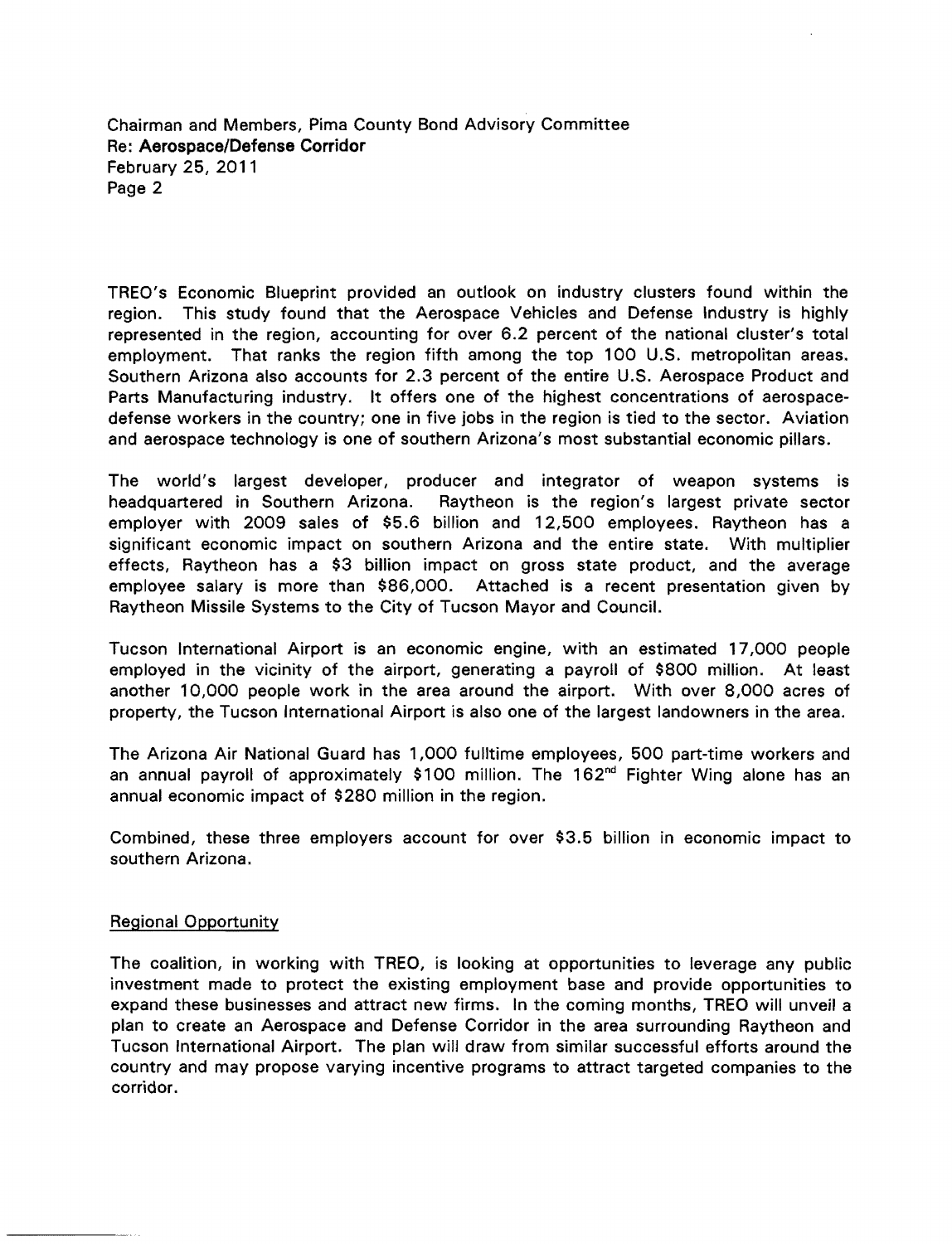Chairman and Members, Pima County Bond Advisory Committee Re: Aerospace/Defense Corridor February 25, 2011 Page 3

#### Public Investment

The job protection solutions identified during these discussions include short-, mid- and long-term scenarios. The key components of the short-term scenario are land acquisition to provide a buffer for Raytheon's operations and transportation improvements to support existing demands. Several projects needed to implement the short-term solution are currently funded with Pima County Highway User Revenue Fund (HURF) bonds, Regional Transportation Authority Categorical funds, and impact fees. Other identified funding sources include City of Tucson tax collections from the recent annexation agreement with Raytheon, federal funds and possible future bond elections. The proposed mid- and longterm scenarios are prompted by future runway development at Tucson International Airport.

Phase I of the Aerospace and Defense Corridor program includes two projects: land acquisition and transportation improvements. The costs are estimated at \$8.1 million and \$21.1 million, respectively. This solution provides immediate relief to Raytheon Missile Systems related to U.S. Department of Defense buffer requirements. In addition, the land acquisition allows future protection from encroachment that would severely limit operational potential and provides flexibility to Tucson International Airport to allow the expansion of their second runway, while minimizing impacts to Raytheon.

The protection of Raytheon can be met with the short-term solution. However, growth and expansion of the Tucson International Airport and Arizona Air National Guard will require future investment in public infrastructure to provide adequate transportation capacity. Phase II of the Aerospace and Defense Corridor addresses these needs. It is included in this package for informational purposes only. These improvements are predicated on the success of the plan.

#### Taxpayer Benefits

The proposed plan provides public infrastructure to:

- allow existing high-wage employers to expand jobs and invest in capital improvements;
- attract additional aerospace/defense and alternative energy employers that provide higher-wage opportunities for southern Arizona; and
- support the Tucson Airport Authority's expansion plans, providing opportunity for additional air service into the region.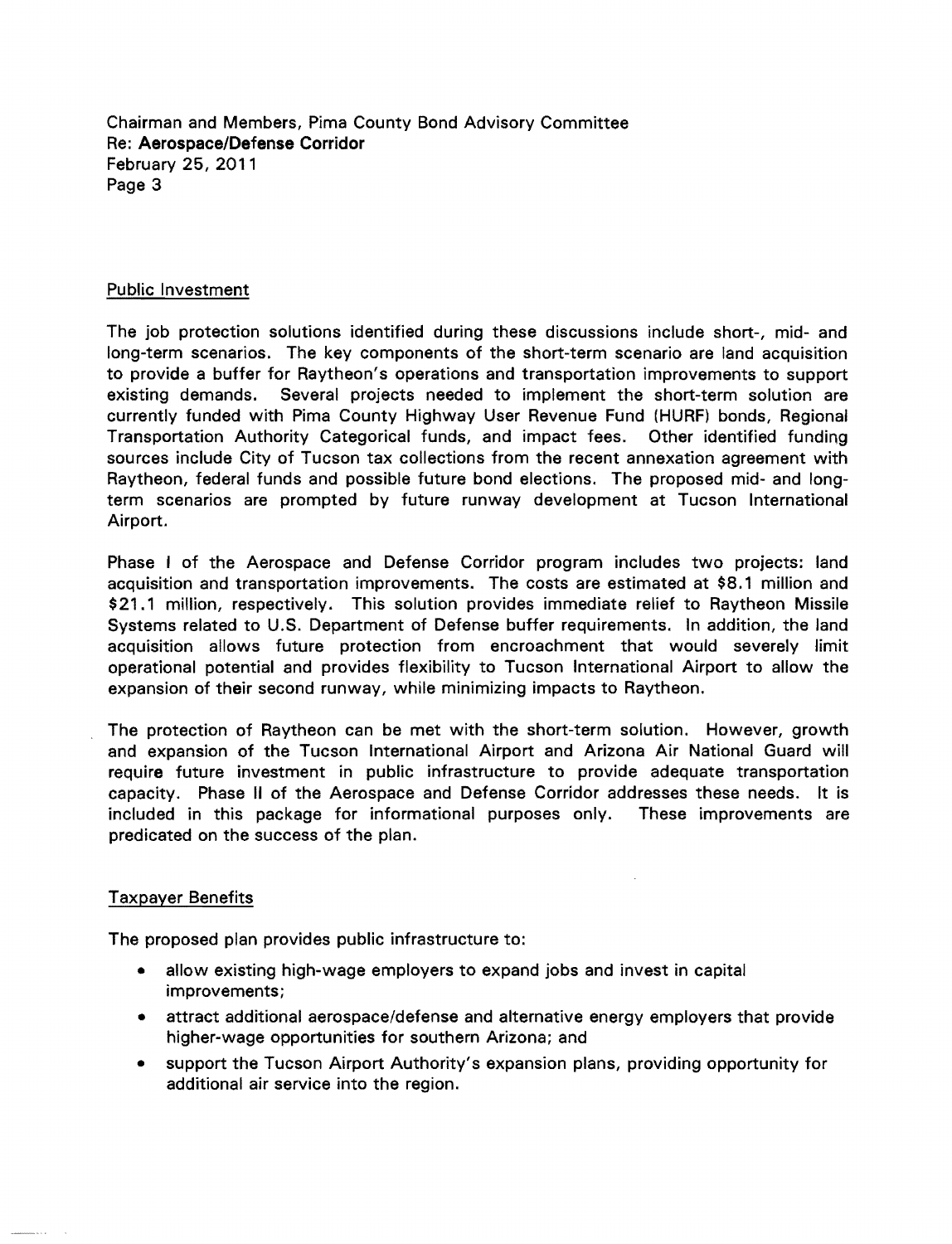Chairman and Members, Pima County Bond Advisory Committee Re: Aerospace/Defense Corridor February 25, 2011 Page 4

Aerospace and defense employees live in every corner of southern Arizona; thus, every jurisdiction benefits from the industry's presence. Compatible development around Tucson International Airport that supports the long-term goals of the airport and adjacent employers will benefit the region. Developing surrounding lands in a manner that preserves aerospace technology development and the safety of commercial and military flying operations at the airport is good business.

#### Recommendation

It is recommended the Bond Advisory Committee consider future funding for purposes of buffering Raytheon Missile Systems and provide transportation infrastructure to support existing operations. The proposed program requests \$29.2 million for two projects to support this initiative. Successful expansion of the industry will also require additional future investment in transportation infrastructure and should be considered as part of a subsequent bond package.

In the past, Pima County has never directly funded economic development. This opportunity to leverage public investment to improve transportation infrastructure and foster economic development provides considerable public benefit and is consistent with the purpose of our economic development goals, one of which is to provide quality job opportunities for our citizens.

#### CHH/mjk

#### Attachments

c: The Honorable Chairman and Members, Pima County Board of Supervisors John Bernal, Deputy County Administrator for Public Works Nanette Slusser, Assistant County Administrator for Public Works Policy Nicole Fyffe, Executive Assistant to the County Administrator Diana Durazo, Staff Assistant to the County Administrator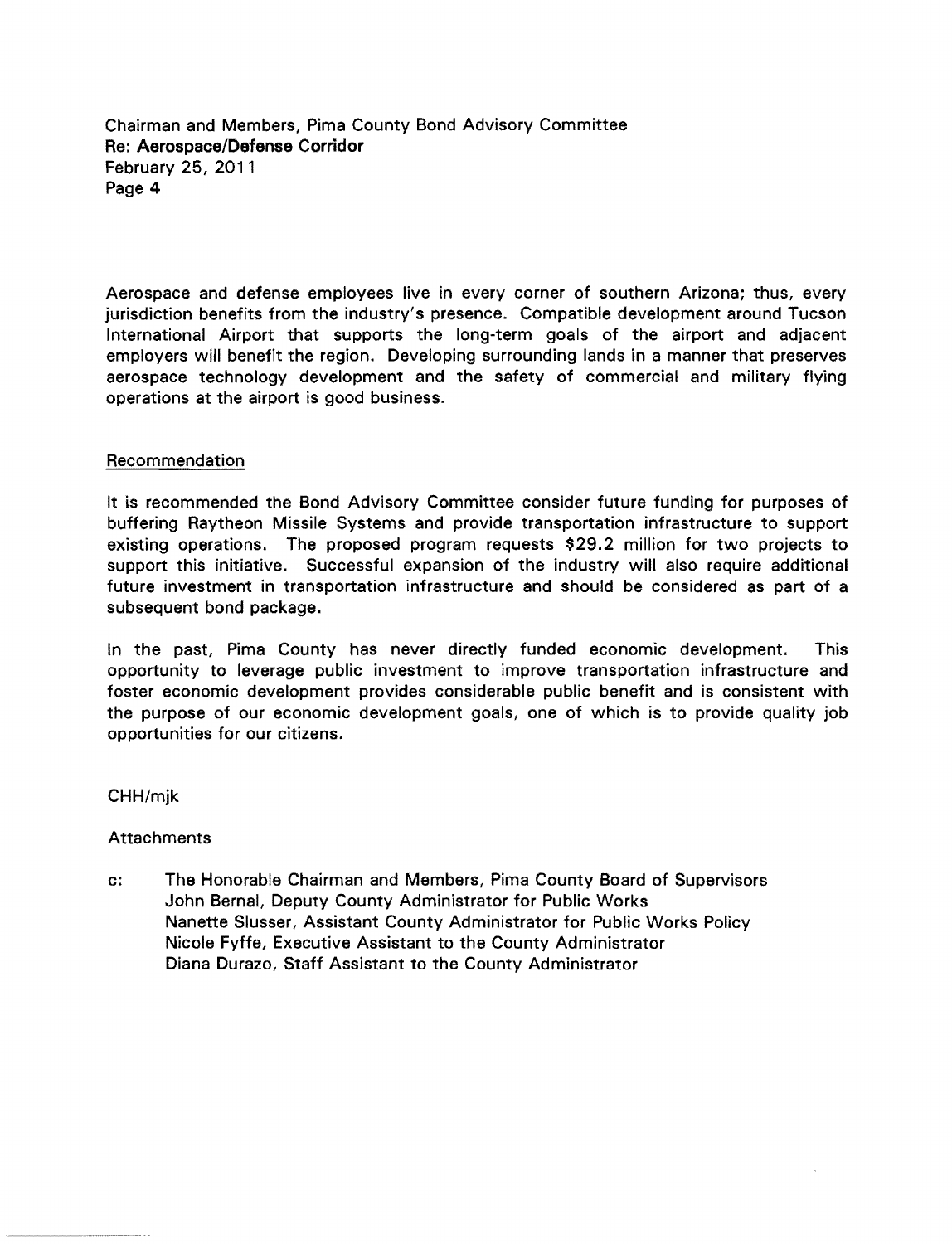Priority: A

#### Project Name: Aerospace and Defense Corridor Acquisitions

Location: Township 15S, Range 14E.

Scope: The project consists of the acquisition of two parcels of undeveloped land south of the Raytheon Missile Systems facility at Hughes Access Road and the Nogales Highway. Both parcels are located in Section 31 and total 393-acres. Development rights restrictions will be acquired for 23-acres in Section 31, as well as an 800 foot buffer along the northern boundary of Sections 32 and 33.

Benefits: The project will provide a buffer for existing operations for the region's largest private employer, Raytheon Missile Systems and allow future expansion of runway facilities for the region's major airport, Tucson International Airport.

Costs: 2010 cost estimate: \$8.1 million

Bond Funding: \$8,100,000

Other Funding: None

Fiscal Year Project Start and Finish Date: 2012/2013

Project Management Jurisdiction: Pima County

Future Operating and Maintenance Costs: None

Regional Benefits: The acquisition eliminates constraints on current operations for two of the region's largest employers. In addition, the acquisition provides growth flexibility and opportunity for expansion.

Supervisor District of Project Location: District 2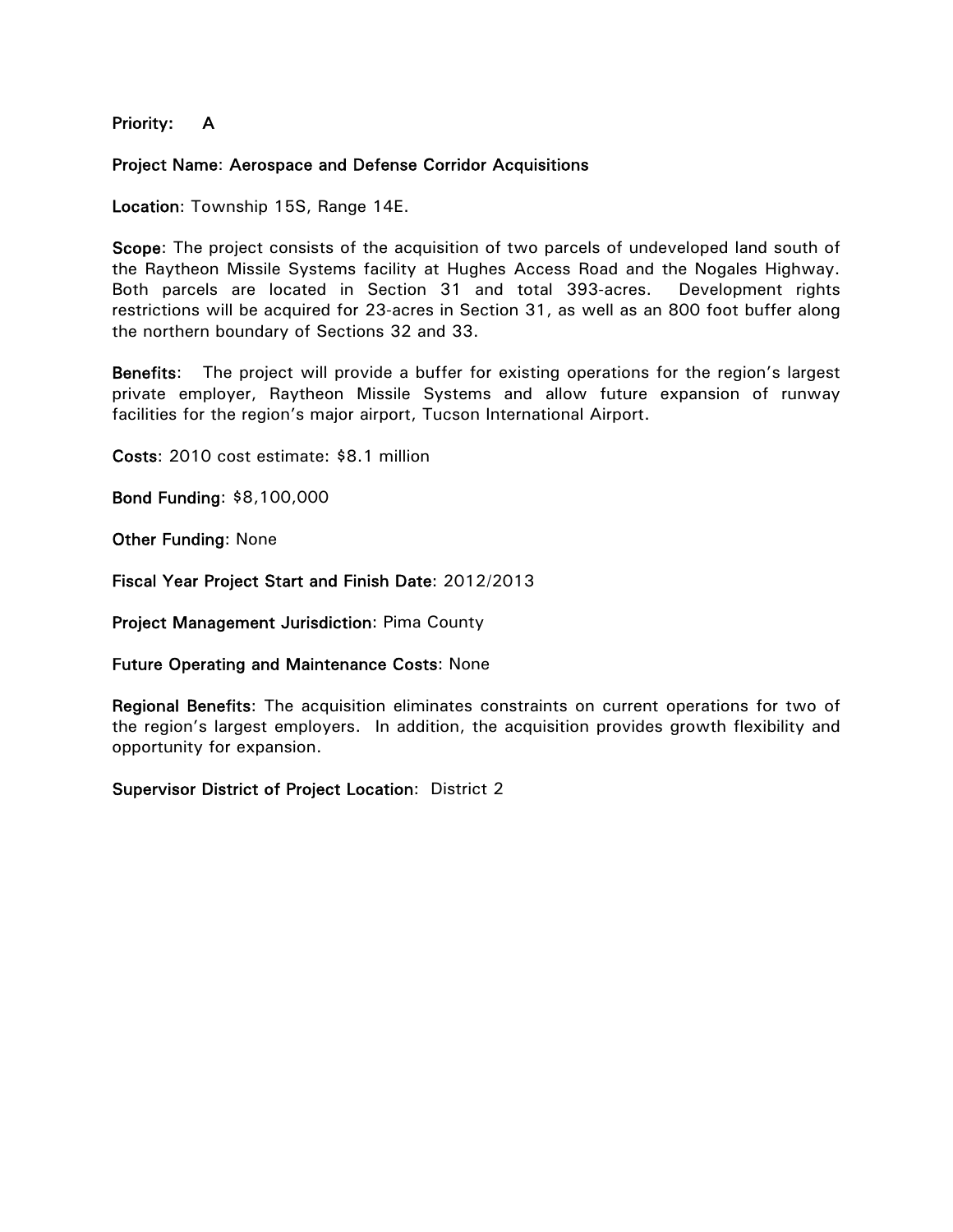#### Priority: A

#### Project Name: Aerospace and Defense Corridor Transportation Improvements – Phase I Alvernon Road extension south to Old Vail Connection and Old Vail Connection improved to two-lane section between Nogales Highway and the new Alvernon Way extension

Location: Township 15S, Range 14E.

Scope: The project consists of the extension of Alvernon Road one-mile south to Old Vail Connection. The Old Vail Connection will be improved from Nogales Highway east 4.6 miles to the new Alvernon extension. Improvements on both segments include a four-lane road with bike lanes, intersection improvements at Alvernon Way and Old Vail Connection, and supporting drainage improvements. The project will be coordinated with a prior 1997 HURF Bond project improving the intersection at Nogales Highway and Summit Road and an RTA project providing bike lanes along Hughes Access Road (which is replaced by this project).

Benefits: The project will provide a new east-west corridor following the closure of Hughes Access Road. In addition, the Old Vail Connections will form the first segment of a new east-west bypass route and eventual high-speed, high-capacity corridor. The residents south of the current Old Vail Connection Road in the Summit neighborhood currently do not have all-weather access to portions of their community. These improvements will provide all-weather access, thus decreasing emergency response times.

Costs: 2010 cost estimate: \$21.1 million

Bond Funding: \$18,800,000

Other Funding: RTA Categorical funds \$1,450,000; Development Impact Fees \$850,000

Fiscal Year Project Start and Finish Date: 2014/2015

Project Management Jurisdiction: Pima County

#### Future Operating and Maintenance Costs: None

Regional Benefits: The infrastructure improvements support the Aerospace and Defense Corridor plan to provide additional capacity for growth and expansion of the region's largest employers, as well as opportunities for economic development in the general vicinity. In addition, the project provides the first leg of a high-speed, high-capacity eastwest corridor, and possible future Interstate 10 bypass route.

#### Supervisor District of Project Location: District 2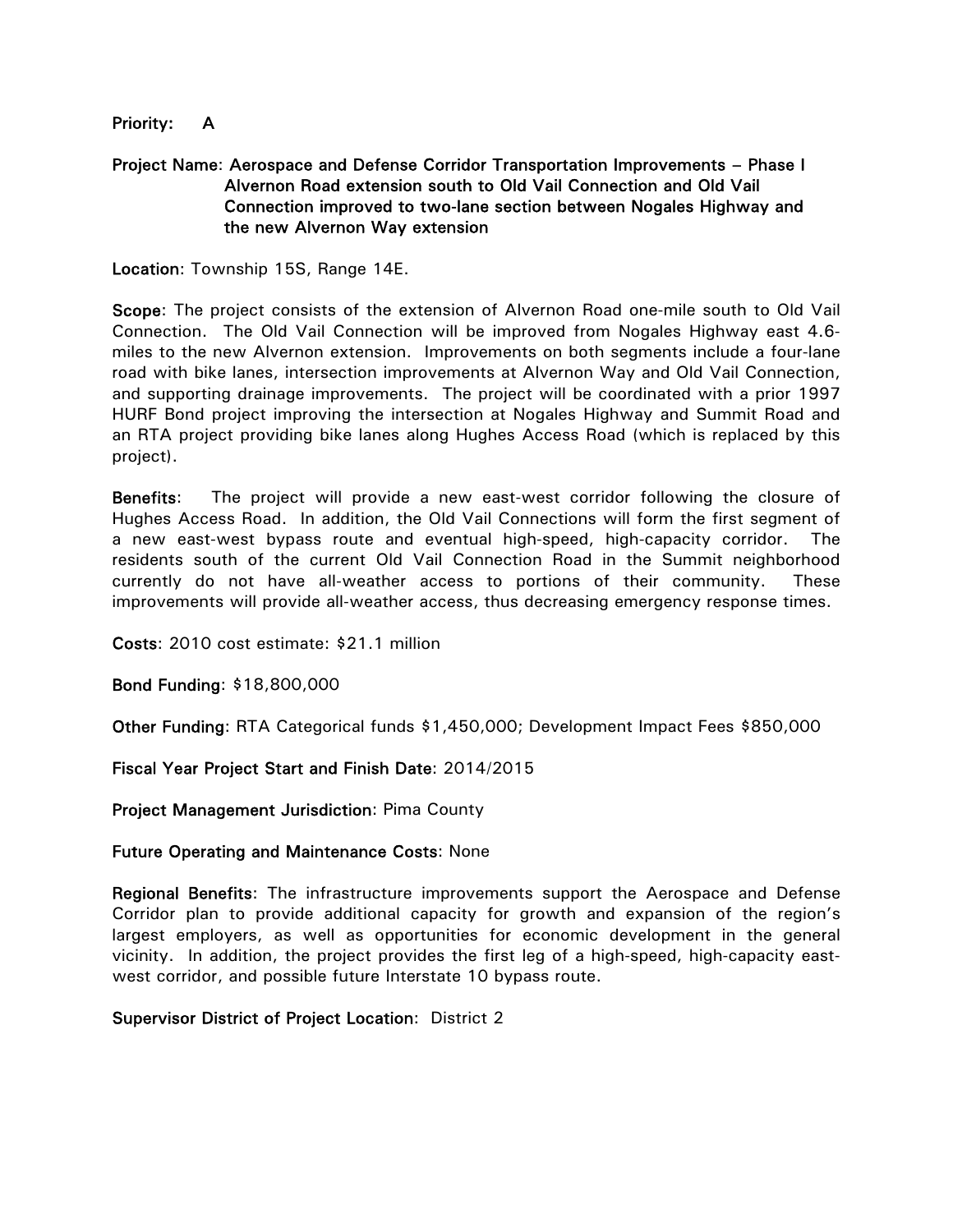

# **Raytheon Missile Systems Overview**

Mayor and Council PresentationDec. 7, 2010

ITAR 120.10(5), Non-Technical Data 03/11/2010 VMGomez

Copyright © 2010 Raytheon Company. All rights reserved. Customer Success Is Our Mission is a registered trademark of Raytheon Company.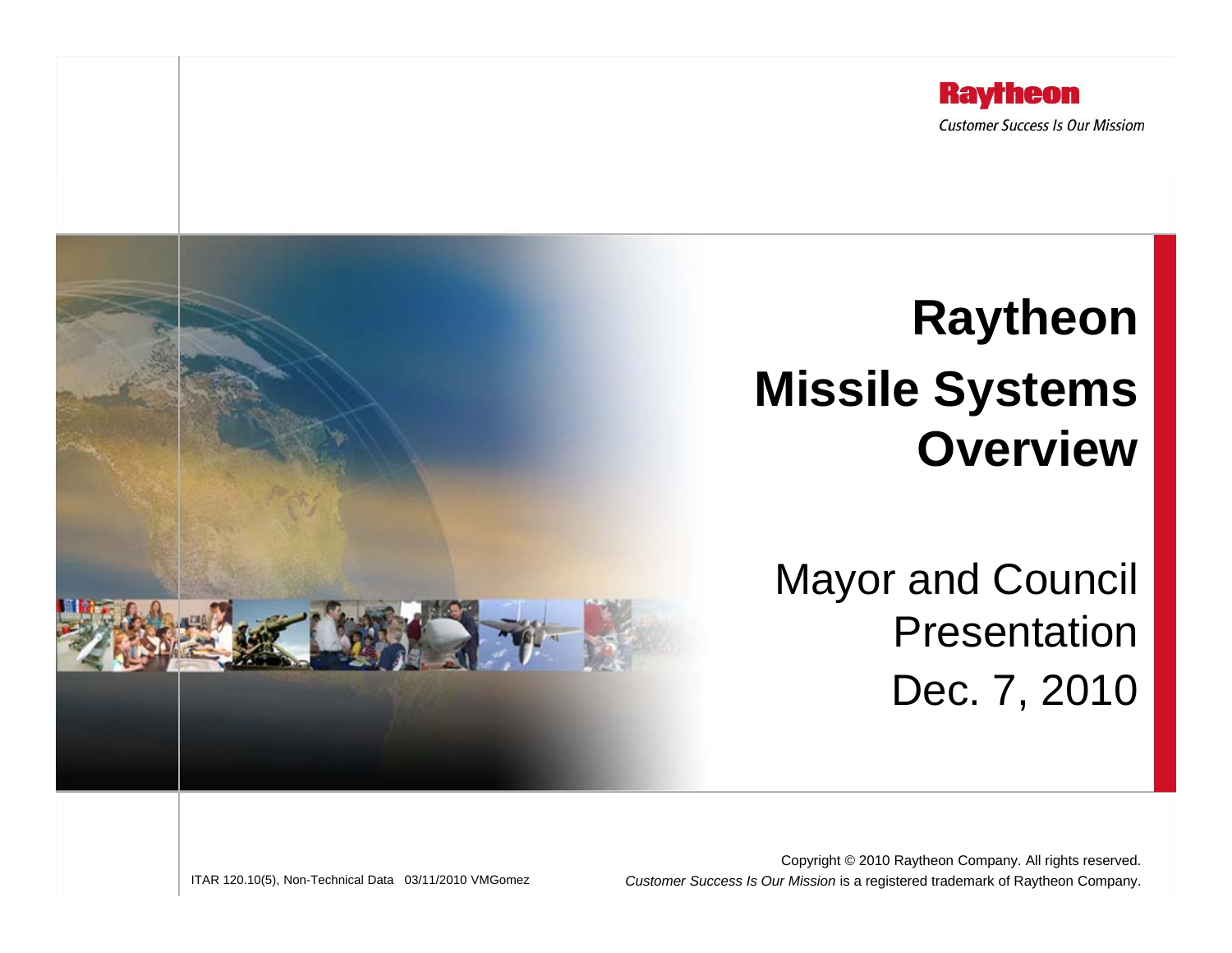

## **History in Tucson**

- Founded by Howard Hughes in 1951
- Produced the Falcon, the world's first radar-guided, air-to-air missile
- Ownership changes
	- General Motors bought Hughes Aircraft Co. in 1985
	- Hughes acquired missile business of General Dynamics in 1992
	- Raytheon acquired Hughes defense business in 1997
- Became the world's largest producer of weapon systems for U.S. and allied forces
- **Produced more than 1 million missiles** since 1954

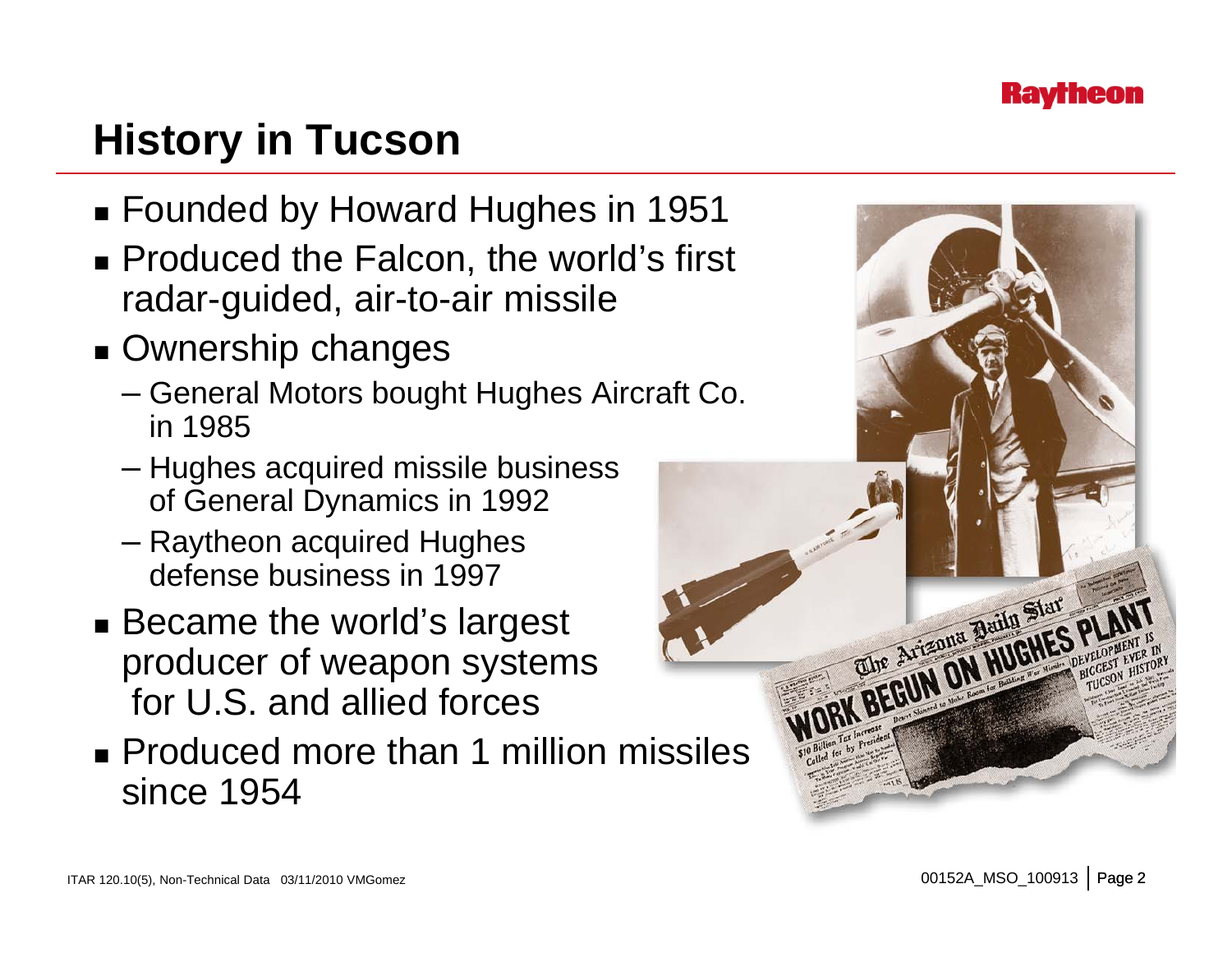## **Raytheon Company Business Headquarters**





**Six businesses; 75,000 employees; 2009 net sales: \$25B**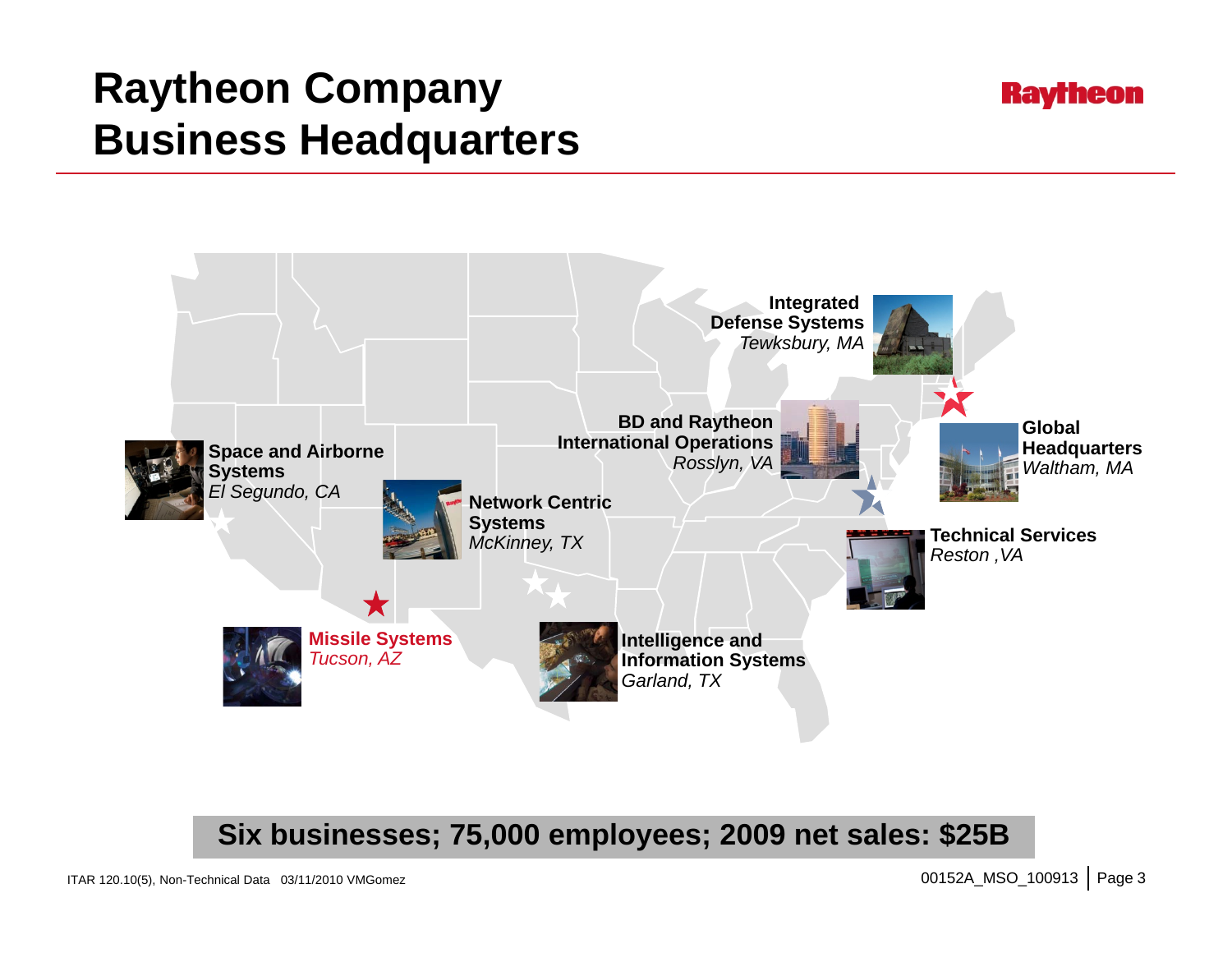## **Raytheon Missile Systems – Who We Are**

- 2009 sales: \$5.6 billion
- 12,500 employees
- ▉ Headquartered in Tucson, Arizona
- World's largest developer, producer and integrator of weapon systems
	- More than 1 million missiles produced since 1954
- $\textcolor{red}{\bullet}$  Broad weapons portfolio
	- Missiles
	- Smart munitions
	- Projectiles
	- Kinetic kill vehicles
	- Directed energy weapons
- Customers: All U.S. military services; allied forces of more than 60 countries



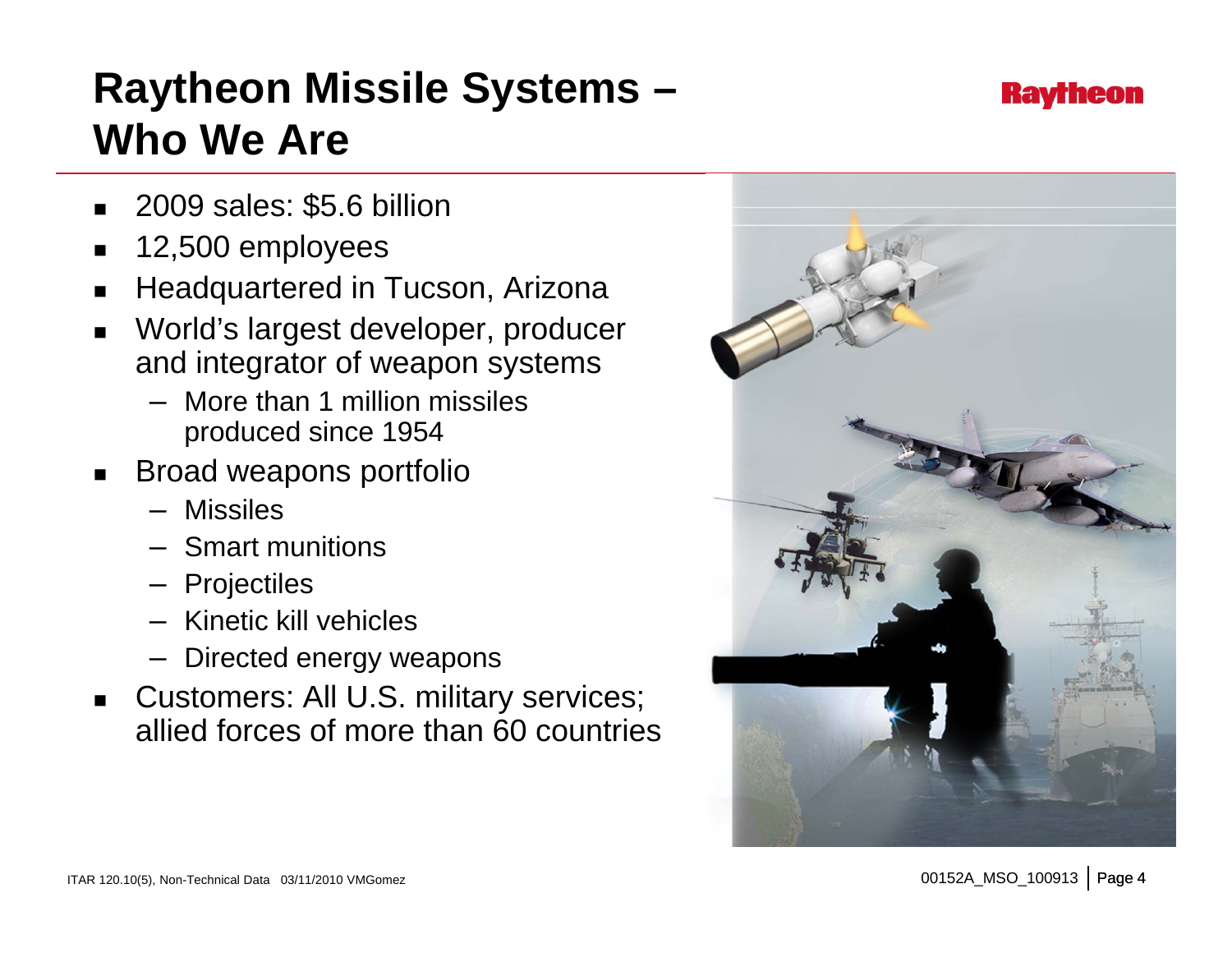

### **Missile Systems Footprint**

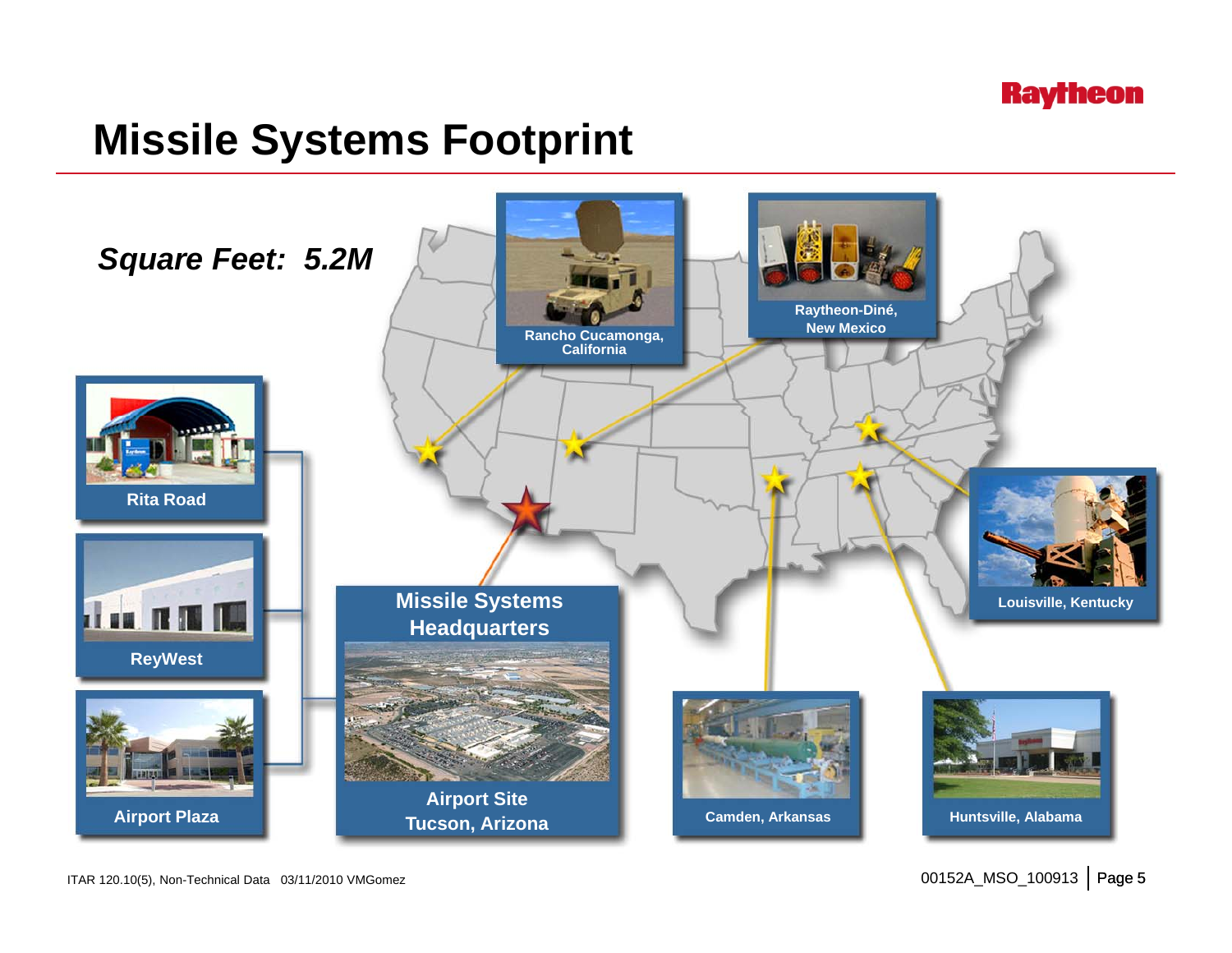### **Raytheon**

### **Missile Systems Programs**



ITAR 120.10(5), Non-Technical Data 03/11/2010 VMGomez 00152A\_MSO\_100913 Page 6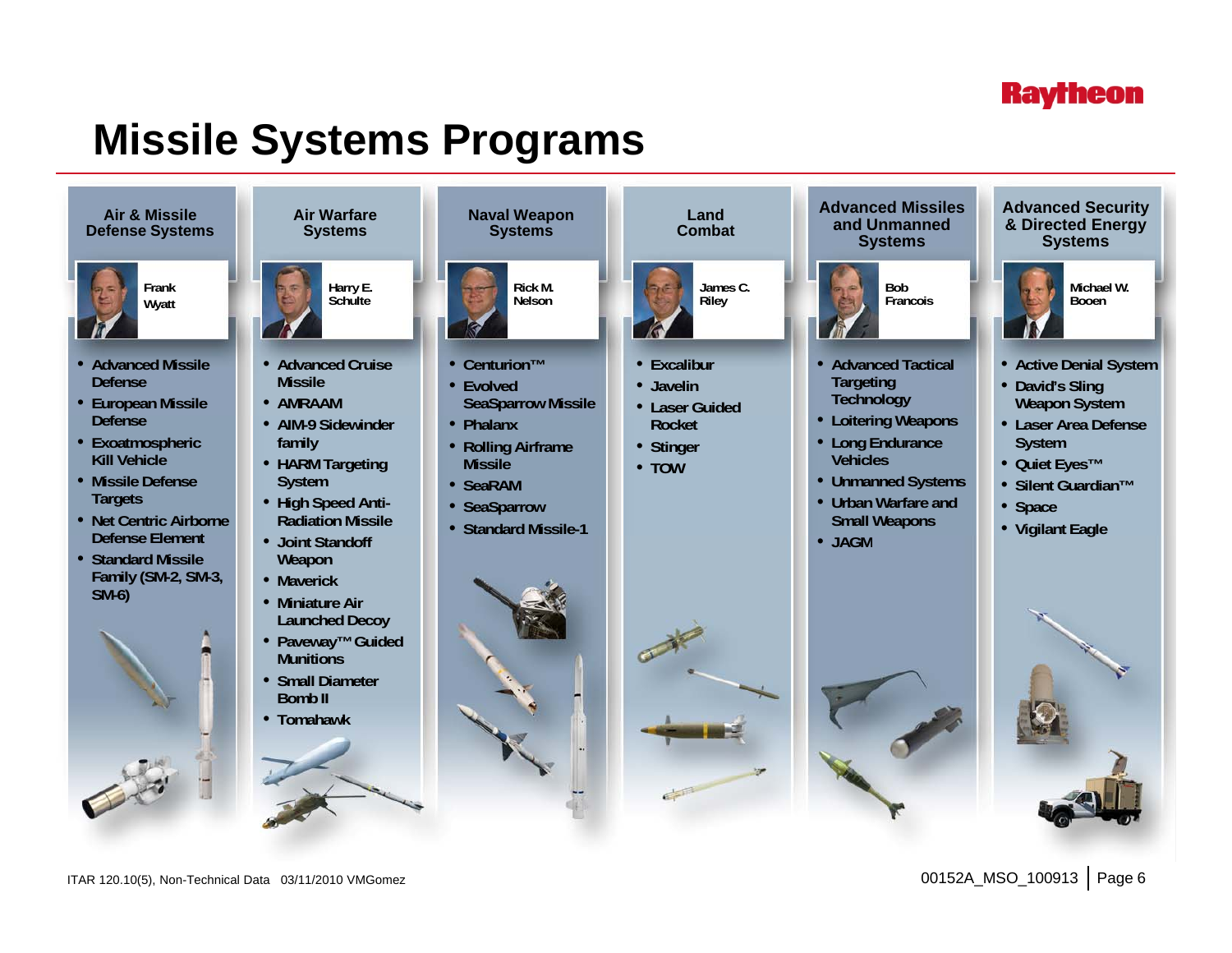### **Raytheon**

### **Missile Systems Business Mix**

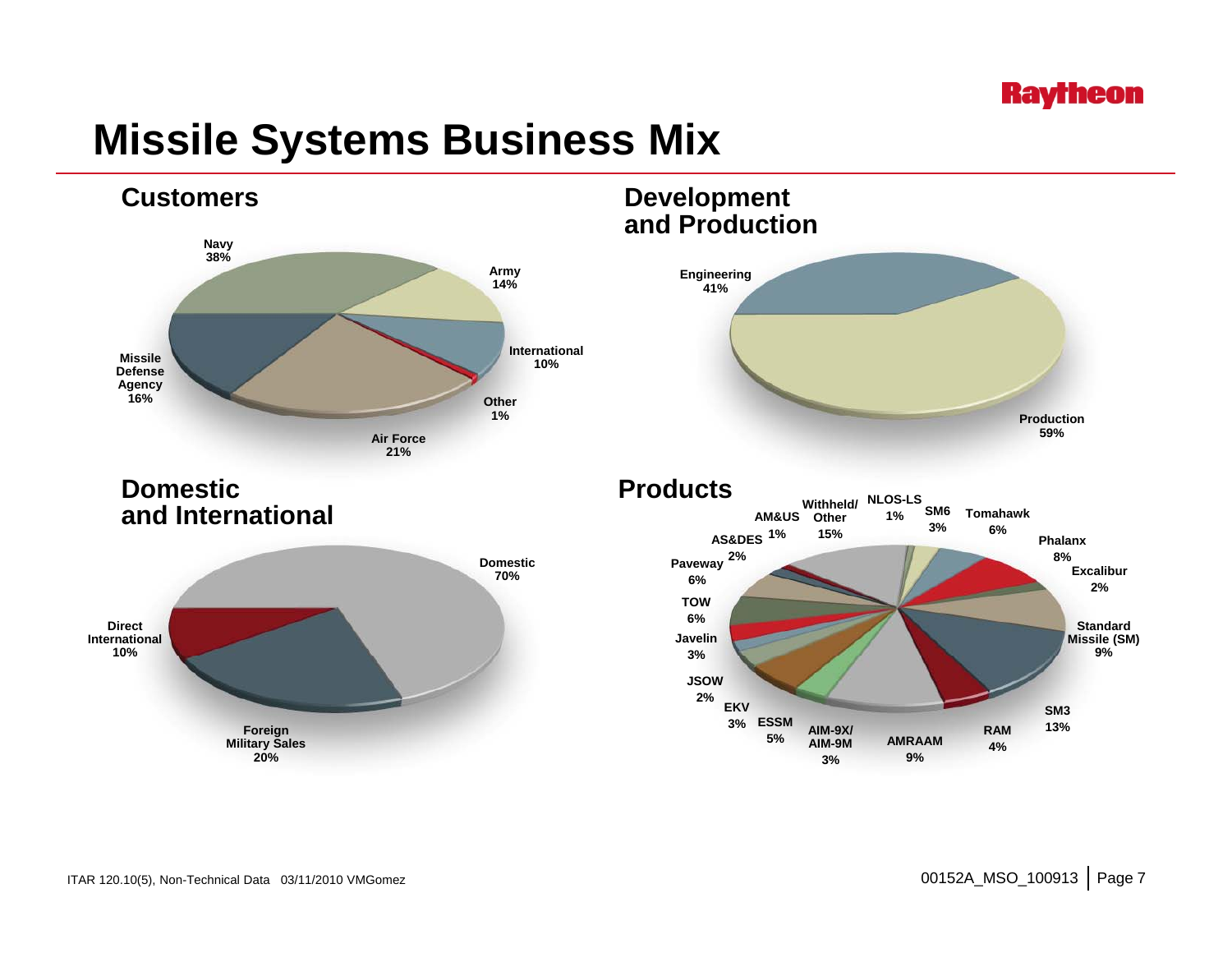### **Raytheon**

### **Raytheon Missile Systems Arizona Population Distribution**



- **Other Pima County includes unincorporated Tucson and communities such communities as Vail, Green Valley, Cortaro, Corona.**
- **Outside Pima County includes communities such as metro Phoenix, Rio Rico, Sierra Vista, Willcox, Yuma.**